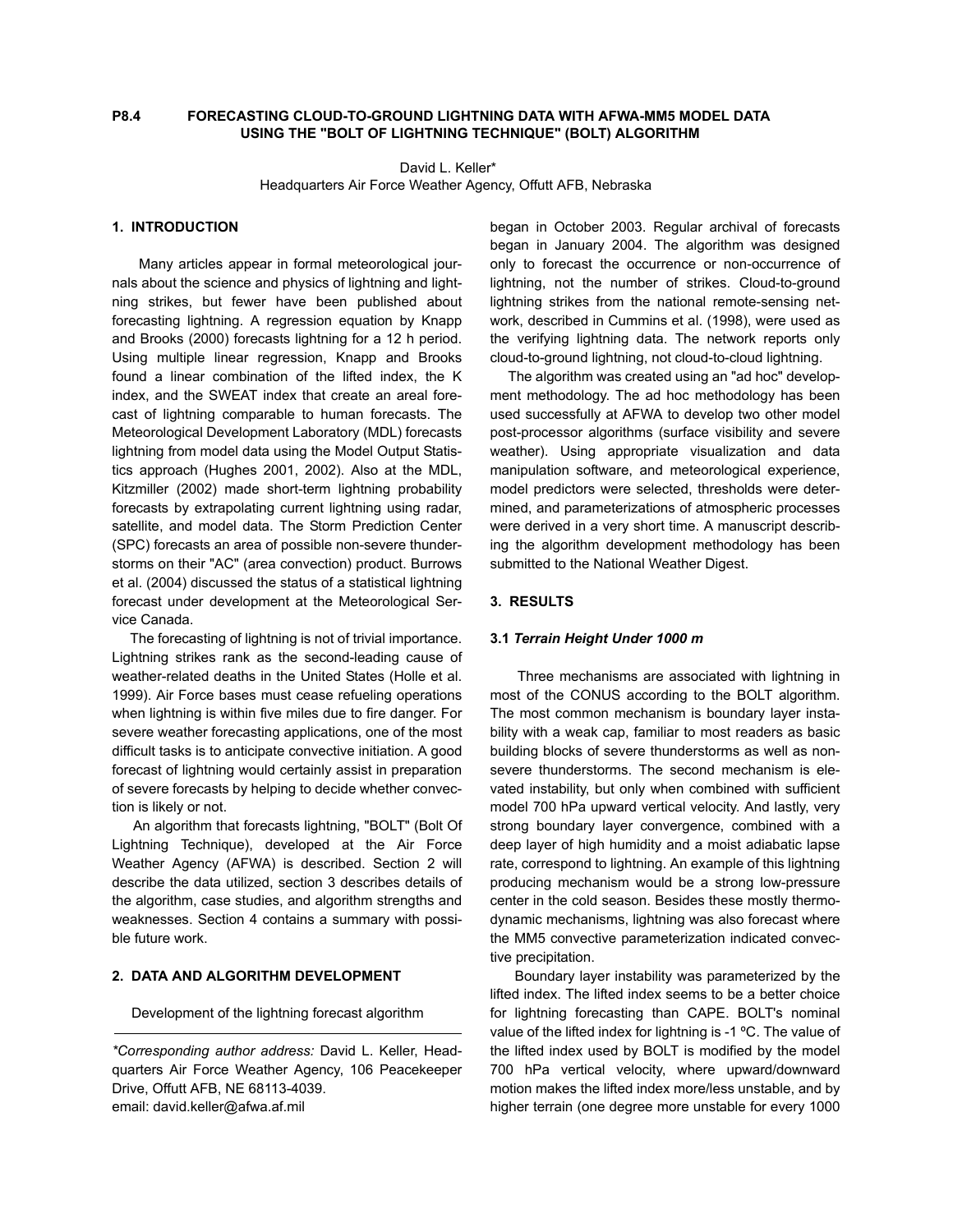m of elevation). Before this instability parameter can be associated with lightning, the AFWA Lid Strength Index must be under 6 ºC, and the convective inhibition must be under 100 J  $kg^{-1}$ . Most lightning is associated with boundary layer instability with weak capping.

 Mid-level instability was determined by lifting many combinations of low-level parcels (ranging from 900-600 hPa) to many higher levels (ranging from 850-250 hPa). The maximum difference in degrees of the parcel's wetbulb potential temperature value from the environmental wet-bulb potential temperature was used as the value of mid-level instability. Experimentation showed that midlevel instability led to lightning only when there was also strong model upward velocity. To combine these two parameters, the mid-level instability was multiplied by the 700 hPa vertical velocity. A suitable threshold value was determined that corresponded to observed lightning. This lightning mechanism will be referred to as MidInst/ UVV (Mid-level Instability with Upward Vertical Velocity). MidInst/UVV is associated with fewer lightning strikes than boundary layer instability, but still an appreciable number.

 Occasionally during the cold season, lightning can occur without instability forecast by the model. However, if the model forecast sounding is nearly saturated, with a nearly moist adiabatic lapse rate several hundred hPa deep combined with strong low-level convergence, lightning can occur in the real atmosphere. Exact details of the parameterization will not be discussed here. Of the three BOLT lightning-producing mechanisms, this one is associated with the least number of lightning strikes.

 The MM5 convective precipitation forecast was also used as a predictor of lightning. The MM5 convective precipitation forecast consistently covers much less area than observed lightning. When model convective precipitation is forecast, it is usually a reliable indicator of lighting.

### **3.2** *A Filter of Lightning*

 In order to reduce false alarms, an attempt was made to reduce the areal coverage of the BOLT lightning forecast by finding conditions under which lightning was unlikely to occur. Experimentation showed that lightning was unlikely unless a layer of high relative humidity existed above the lifting condensation level (LCL). Specifically, lightning was found to be unlikely unless the relative humidity was at least 90% at a level at least 75 hPa above the LCL.

 A filter with fixed threshold values will surely fail in unanticipated situations. In those situations the threshold values must be altered. One failure was found in dryline situations, where the filter was found to be too strong, eliminating important thunderstorm events. Examination of case studies revealed that in most dryline situations, the MidInst/UVV mechanism was strong. Therefore, the filter's relative humidity value was reduced depending on the strength of the MidInst/UVV term. Also, the 75 hPa distance was lowered in high terrain to 50 hPa, discussed below. A manuscript is being prepared that will fully discuss this filter of lightning.

### **3.3** *High terrain algorithm*

 The basic BOLT algorithm was found to be underforecasting lightning in the Rocky Mountains, and the problem became worse in the summer months. A new algorithm was designed for locations where the terrain height was over 1000 meters. Figure 1 shows a typical model sounding associated with lightning in high terrain. The sounding has a deep (200-300 hPa) surface mixed layer, with a nearly constant mixing ratio and a nearly dry-adiabatic lapse rate. Convective inhibition is very low, and the lifted index is +1 ºC or less. A layer of high relative humidity is above the LCL, similar to the nonmountain lightning algorithm. These conditions were parameterized with the Gridded Analysis and Display System software package (GrADS) (Institute of Global Environment and Society 2004 http://grads.iges.org/ home.html). Again it was found that the required layer of relative humidity, used as a filter of the lightning forecast, was sometimes too strict. If the lifted index becomes less than -1 ºC, the required depth of the relative humidity is reduced to 50 hPa, and the threshold value of relative humidity to 70%.



Fig. 1. Typical mountain sounding associated with lightning

 The results were forecasts with good positional placement and surprisingly detailed forecasts of lightning where the terrain is over 1000 meters. A bias of the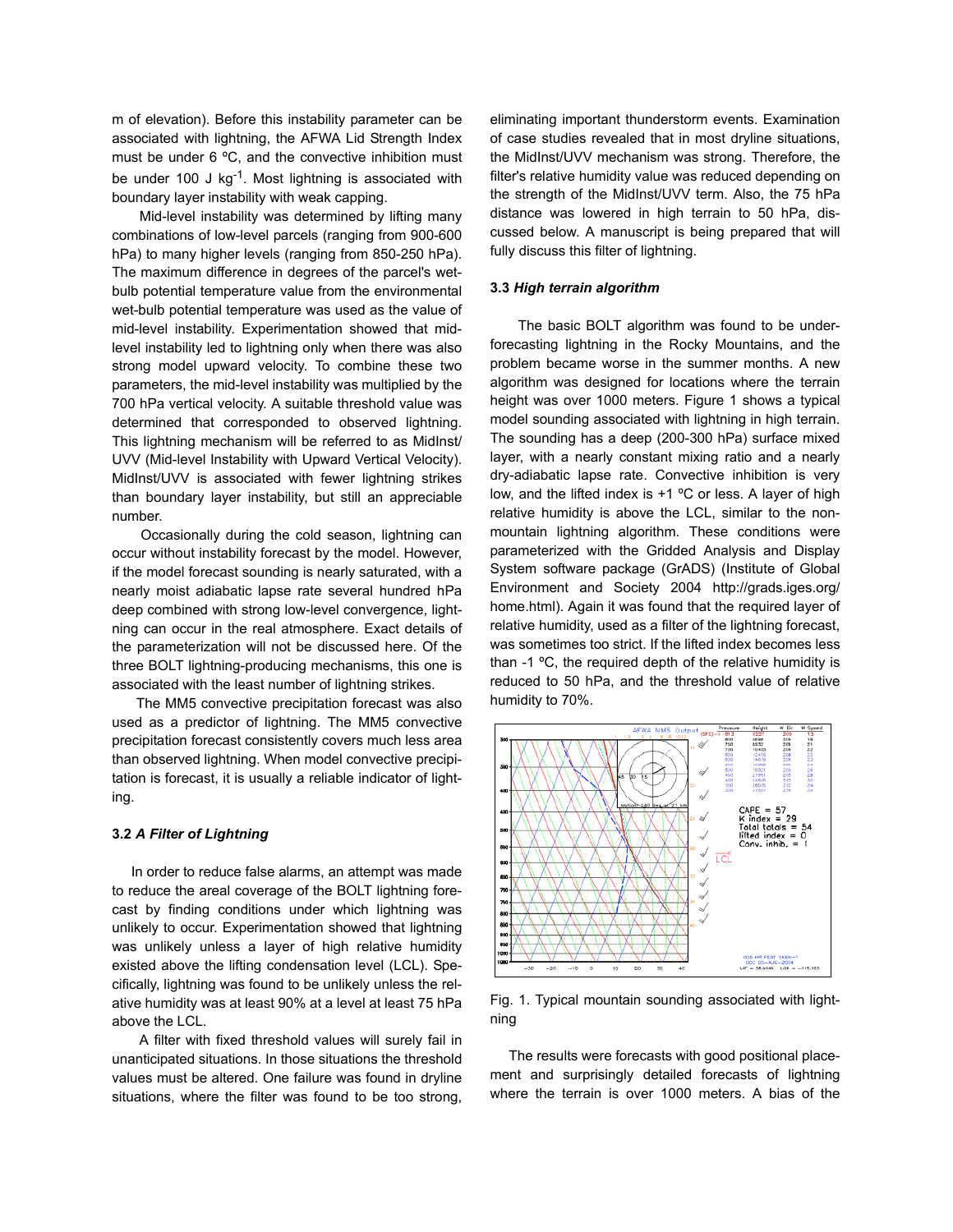mountain algorithm is that it forecasts most lightning to cease between 0000 and 0300 UTC, but some lightning activity typically lasts a few more hours. The mountain algorithm has not yet been tested in the cold season.

### **3.4** *Statistical results*

 A comparison was made of BOLT skill scores to the MM5 convective precipitation. The BOLT algorithm forecast much more lightning to occur than the MM5 convective parameterization. Model convective precipitation is a side effect of "convective adjustment": the modification of lapse rates as a result of parameterized convection. The convective precipitation output does not represent all convection in the model, but only that portion of convection not resolvable at the grid scale of the model. Therefore, the AFWA MM5 convective precipitation output tends to depict only "core" areas of thunderstorms, where thunderstorms are very likely to be occurring in the real atmosphere. The MM5 convective precipitation field, if used as a forecast of lighting, has a low falsealarm rate, but also a low detection rate. In contrast, the BOLT algorithm was designed to forecast almost any occurrence of lightning, and is very close in coverage to the SPC's areal thunder forecast. The result is that the BOLT algorithm has a probability of detection that is twice as high as the MM5 model convective parameterization, with a false alarm value that is 2.5 times as high. The threat scores of the MM5 convective parameterization and BOLT are nearly equal, as BOLT'S high detection rate is balanced by the false alarm rate (or, the MM5 convective parameterization's low detection rate is balanced by the low false alarm rate). These statistics are based on case studies during the spring of 2004. Lightning valid within an hour before and after the forecast valid time were used as the verifying events.

#### **3.5** *Cases*

 Figure 2 shows the 18-h BOLT forecast from the 28 July 2004 06 UTC run of the MM5 valid 00 UTC in the late afternoon (at the normal diurnal peak of lightning activity in the CONUS). Lightning strikes that occurred 1 h before until 1 h after the valid time are plotted. There is excellent agreement in the areal coverage.

 A case with good detail in high terrain areas is seen in Fig. 3, where lightning is correctly forecast in a narrow band over the Sierra Nevada Mountains, and over high terrain in northwestern California. Excellent overall agreement exists with the verification of this 3-h forecast, with a notable failure to forecast lightning in the Gulf Coast states. Examination of model forecast soundings



Fig. 2. 18 h BOLT forecast (yellow) valid 00 UTC 2004 July 29, and lightning strikes (small black crosses) within 1 h of the forecast valid time.

revealed that the filter was too strict, since the layer of high relative humidity over the LCL was only about 50 hPa thick, where the filter requires 75 hPa. Model soundings in the Gulf Coast states looked much like the typical mountain sounding of Fig. 1, with a deep surface boundary layer 200 hPa thick. Perhaps by borrowing features from the mountain algorithm this deficiency can be corrected.



Figure 3. 3 h BOLT forecast valid 26 June 2004 2100 UTC (yellow), with cloud-to-ground lightning strikes plotted (small black crosses) between 2000 and 2159 UTC.

 At the present time, near real-time BOLT forecasts can be seen at http://wxforecasting.org/keller/bolt.html.

#### **3.6** *Strengths and weaknesses*

 The areal coverage of the BOLT algorithm is very similar to that of the SPC's thunder outlook. The BOLT algo